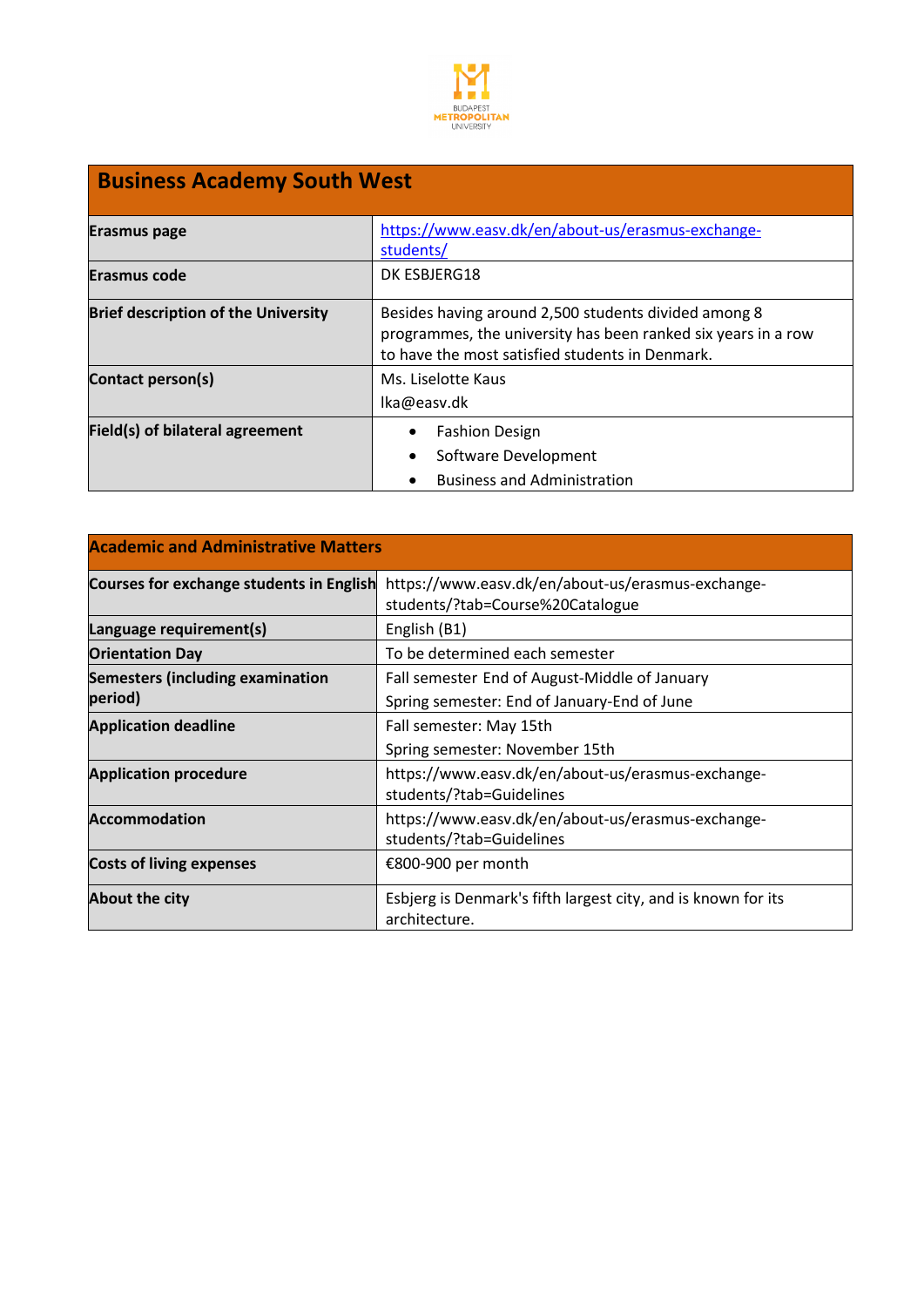

## **Business Academy South West**

## **EXCHANGE Fact Sheet Academic Year 2019/2020**

| <b>Full legal name of institution</b> | <b>BASW</b> - Business Academy South West                               |
|---------------------------------------|-------------------------------------------------------------------------|
| <b>Erasmus ID Code</b>                | DK ESBJERG18                                                            |
| <b>Erasmus PIC code</b>               | 949574614                                                               |
| <b>Address</b>                        | <b>Esbjerg Campus:</b>                                                  |
|                                       | Sp. Kirkevej 103,                                                       |
|                                       | 6700 Esbjerg,                                                           |
|                                       | <b>Denmark</b>                                                          |
|                                       |                                                                         |
|                                       | Soenderborg Campus:                                                     |
|                                       | Alsion 2                                                                |
|                                       | 6400 Soenderborg                                                        |
|                                       | Denmark                                                                 |
| <b>Telephone</b>                      | Erasmus Coordinator, Liselotte Kaus +45 41775715                        |
| <b>Website</b>                        | www.easv.dk/en                                                          |
| <b>International relations office</b> | <b>Business Academy South West</b>                                      |
|                                       | Mrs. Liselotte Kaus,                                                    |
|                                       | Erasmus+/Exchange Coordinator                                           |
|                                       | Phone: +45 41775715                                                     |
|                                       | Email: Ika@easv.dk                                                      |
|                                       |                                                                         |
| <b>Practical information for</b>      | www.easv.dk/en                                                          |
| incoming students                     |                                                                         |
| <b>Nomination deadlines</b>           | Fall semester/whole academic year: 1 <sup>st</sup> June                 |
|                                       | Spring semester: 1st November                                           |
| <b>Application deadlines</b>          | <b>EU partner schools:</b>                                              |
|                                       | Fall semester/whole academic year: 15 <sup>th</sup> June                |
|                                       | Spring semester: 15 <sup>th</sup> November                              |
|                                       | <b>NON-EU partner schools:</b>                                          |
|                                       | Fall semester/whole academic year: 1st April                            |
|                                       | Spring semester: 1st October                                            |
| <b>Nomination process</b>             | Nominations are expected from partner universities as soon as possible  |
|                                       | and should include the following data:                                  |
|                                       | Student's first name<br>$\bullet$                                       |
|                                       | Student's surname                                                       |
|                                       | Student's email address                                                 |
|                                       | Field of studies                                                        |
|                                       | After the nomination, the international office will send information to |
|                                       | the nominated students about application process etc.                   |
| <b>Academic Calendar</b>              | <b>Fall semester:</b>                                                   |
|                                       | Start of studies: approx. Mid/late August (depends on semester chosen)  |
|                                       | Fall break: week 42                                                     |
|                                       | Exams: last week before Christmas for some programs and first 2 weeks   |
|                                       |                                                                         |
|                                       | of January for other programs                                           |